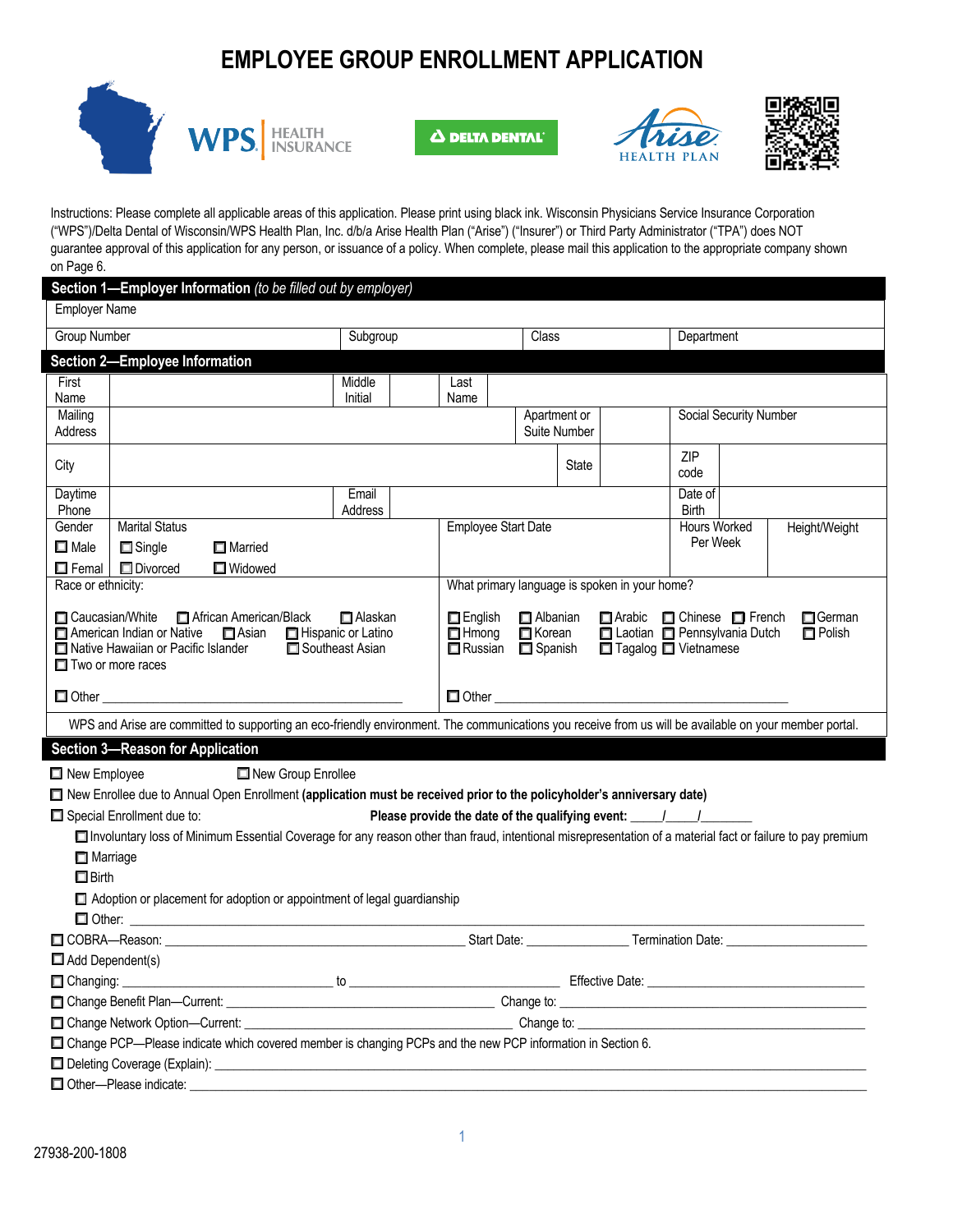| <b>Section 4-Type of Coverage Requested</b> |                                       |  |  |  |  |  |  |
|---------------------------------------------|---------------------------------------|--|--|--|--|--|--|
| <b>Applying For</b>                         | <b>Waiving/Declining Coverage For</b> |  |  |  |  |  |  |
| $\Box$ Myself                               | $\Box$ Mvself                         |  |  |  |  |  |  |
| $\Box$ My Spouse                            | $\Box$ My Spouse                      |  |  |  |  |  |  |
| $\Box$ My Dependents                        | $\Box$ My Dependents                  |  |  |  |  |  |  |
| $\square$ Myself                            | $\Box$ Mvself                         |  |  |  |  |  |  |
| $\Box$ My Spouse                            | $\Box$ My Spouse                      |  |  |  |  |  |  |
| $\Box$ My Dependents                        | $\Box$ My Dependents                  |  |  |  |  |  |  |
|                                             |                                       |  |  |  |  |  |  |

#### **Section 5—Applicant Enrollment Information**

Please complete the following for all family members who are applying for coverage. If additional space is needed, please attach a separate sheet with completed information.

| Dependent Name                                                                        | Sex                          | Social Security Number | Relationship to Applicant | Date of Birth |
|---------------------------------------------------------------------------------------|------------------------------|------------------------|---------------------------|---------------|
| MI<br>First                                                                           | $\Box$ Male                  |                        |                           |               |
| Last                                                                                  | $\Box$ Female                |                        |                           |               |
| First<br>MI                                                                           | $\Box$ Male                  |                        |                           |               |
| Last                                                                                  | $\Box$ Female                |                        |                           |               |
| First<br>MI                                                                           | $\Box$ Male<br>$\Box$ Female |                        |                           |               |
| Last                                                                                  |                              |                        |                           |               |
| First<br>MI                                                                           | $\square$ Male               |                        |                           |               |
| Last                                                                                  | $\Box$ Female                |                        |                           |               |
| First<br>MI                                                                           | $\Box$ Male                  |                        |                           |               |
| Last                                                                                  | $\Box$ Female                |                        |                           |               |
| Section 6 Information Regarding Drimary Care Practitioners For Arise Health Plan Only |                              |                        |                           |               |

#### **Section 6—Information Regarding Primary Care Practitioners—For Arise Health Plan Only**

Please select a Primary Care Practitioner (PCP) for yourself, your spouse, and each dependent who is applying for coverage. If additional space is needed, please attach a separate sheet with completed information.

| Last Name                                    | First Name | MI | <b>Primary Care Practitioner</b> | Clinic | Location |
|----------------------------------------------|------------|----|----------------------------------|--------|----------|
|                                              |            |    |                                  |        |          |
|                                              |            |    |                                  |        |          |
|                                              |            |    |                                  |        |          |
|                                              |            |    |                                  |        |          |
| Constitution of the Manufacture Information. |            |    |                                  |        |          |

#### **Section 7A—Medical Information**

1. **Total Disability.** Is anyone named in this application now disabled or unable to perform normal work- or age-related activities?

 $\square$ Yes  $\square$ No

If yes, please identify names, conditions, dates of disability, and name and address of attending physician:

2. Within the past six months, has anyone named in this application who is age 18 or over used tobacco regularly (four or more times per week on average)?  $\Box$  Yes  $\Box$  No

 $\_$  , and the set of the set of the set of the set of the set of the set of the set of the set of the set of the set of the set of the set of the set of the set of the set of the set of the set of the set of the set of th  $\_$  ,  $\_$  ,  $\_$  ,  $\_$  ,  $\_$  ,  $\_$  ,  $\_$  ,  $\_$  ,  $\_$  ,  $\_$  ,  $\_$  ,  $\_$  ,  $\_$  ,  $\_$  ,  $\_$  ,  $\_$  ,  $\_$  ,  $\_$  ,  $\_$  ,  $\_$  ,  $\_$  ,  $\_$  ,  $\_$  ,  $\_$  ,  $\_$  ,  $\_$  ,  $\_$  ,  $\_$  ,  $\_$  ,  $\_$  ,  $\_$  ,  $\_$  ,  $\_$  ,  $\_$  ,  $\_$  ,  $\_$  ,  $\_$  ,

## If yes, please list which applicants:

## **Section 7B—Medical Information—Health Questionnaire**

**DO NOT COMPLETE THIS SECTION IF YOU ARE ENROLLING AS A NEW HIRE OR LATE ENROLLEE INTO AN EXISTING PLAN.** If you are enrolling for coverage(s) as part of a new group, please fill out the appropriate subsection below according to the number of employees *enrolled* in the group plan. Please note: you are required to forward to the Insurer or TPA any changes and/or dependents in your or any family member's health history that occur prior to your receipt of our written underwriting decisions on this application.

## 1. **Groups 250+ Enrolled Employees**

Is anyone named on this application being considered for, on a list for, or scheduled for a transplant?  $\Box$  Yes  $\Box$  No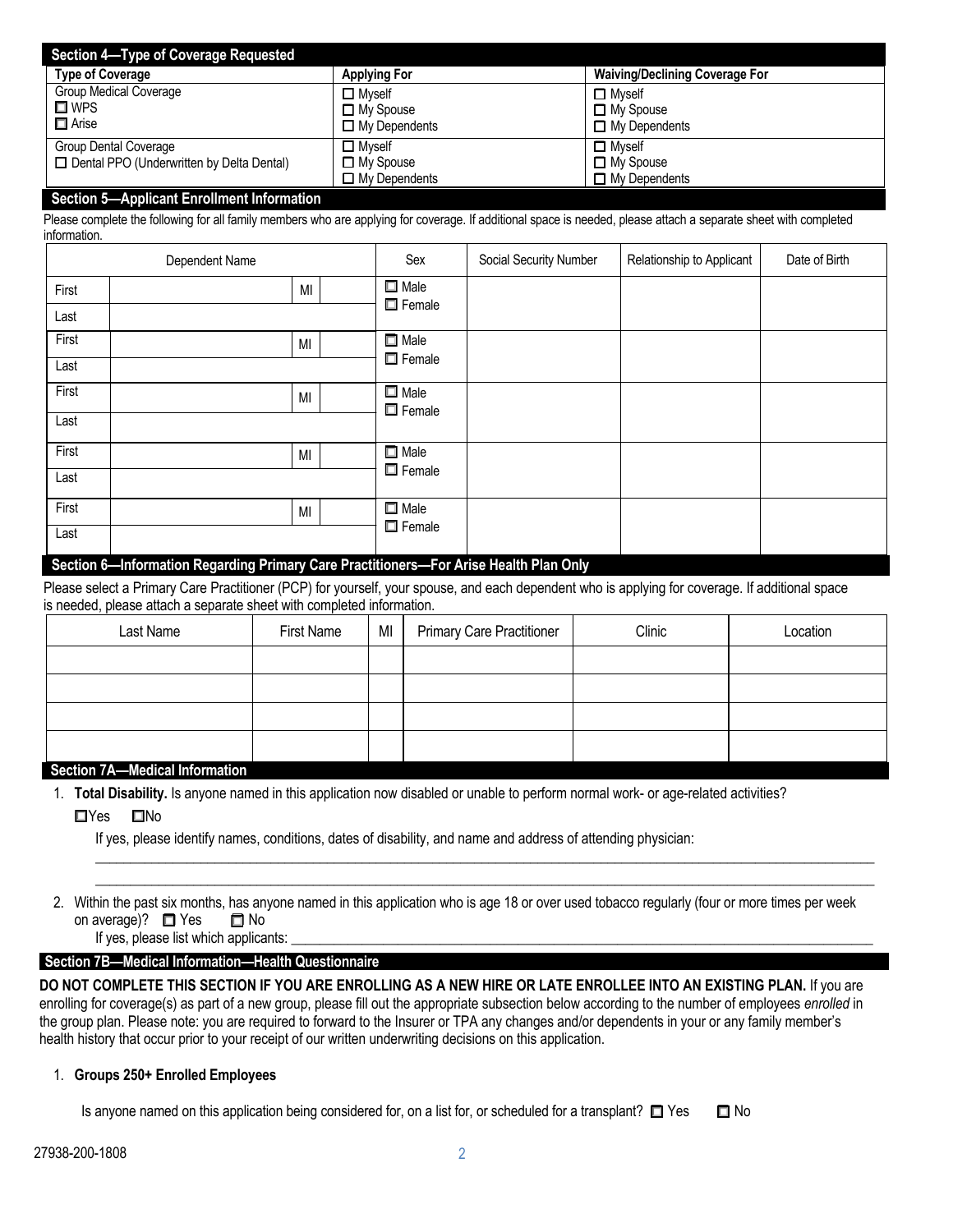#### 2. **Groups with 26 to 249 Enrolled Employees**

- a. Within the last 24 months, has anyone named in this application consulted, received treatment, had medication prescribed by a doctor, psychiatrist, psychologist, or other practitioner, or been diagnosed for: (a) cancer, (b) stroke, (c) diabetes, (d) heart or vascular disease, (e) multiple sclerosis, (f) muscular or systemic disease (such as arthritis or lupus), (g) transplant, (h) liver, kidney, lung, or intestinal disorder (except genetic testing results), (i) blood disorder, or (j) Acquired Immune Deficiency Syndrome (AIDS) or AIDS-Related Complex (ARC)? (AIDS tests received at anonymous counseling and testing sites or through home test kits need not be revealed. *We are not seeking the results of HIV antibody Test.*) □ Yes □ No
- b. Are you or any dependent (even if not listed on application) pregnant or been advised in the last 12 months that hospitalization, surgery or treatment is needed or pending? (If yes, expected due date is  $\Box$ )  $\Box$  Yes  $\Box$  No
- c. Are you or any dependent named in this application currently taking any prescribed medications?  $\square$  Yes  $\square$  No

#### 3. **Groups with 2 to 25 Enrolled Employees**

- a. Are you or any other dependent (even if not listed on application) currently pregnant?  $\square$  Yes  $\square$  No (If yes, expected due date is:
- b. Is anyone named in this application currently taking any medications recommended or prescribed by a physician or other health care practitioner? **QYes Q** No
- c. Has anyone named in this application had medication recommended or prescribed by a physician or other health care practitioner within the past 12 months?  $\Box$  Yes  $\Box$ No
- d. Has anyone named in this application had a professional diagnosis of Acquired Immune Deficiency Syndrome (AIDS) or AIDS-Related Complex (ARC)? (AIDS tests received at anonymous counseling and testing sites or through home test kits need not be revealed. *We are not seeking the results of HIV Antibody Test.*)  $\Box$  Yes  $\Box$  No
- e. Within the last five years, has anyone named in this application been hospitalized or scheduled for hospitalization; had surgery or surgery scheduled; had a test or test scheduled; or been recommended to have a test or surgery that was not performed for any reason not already mentioned?  $\Box$  Yes  $\Box$  No
- f. Within the last five years, has anyone named in this application been counseled, consulted, or treated for any of the following conditions: (1) heart disease or disorder; (2) stroke; (3) circulatory disorder; (4) high blood pressure; (5) diabetes; (6) connective tissue disorder; (7) allergies; (8) asthma; (9) emphysema; (10) sinus; (11) nasal or lung disease or disorder; (12) ulcers; (13) stomach or intestinal disorder; (14) thyroid disorder; (15) adrenal disorder; (16) enlargement of the lymph nodes; (17) menstrual or gynecological disorder; (18) infertility; (19) sexual dysfunction; (20) arthritis; (21) back, joint, or muscle disorder; (22) ear, skin, or eye disorder; (23) cancer; (24) tumor; (25) abnormal growth; (26) nervous system disorder (including attention deficit and psychological disorders and multiple sclerosis); (27) headaches; (28) seizures; (29) epilepsy; (30) hepatitis; (31) liver disorder; (32) kidney, bladder, or prostate disorder; (33) hernia; (34) rectal disorder; (35) anemia; (36) blood disorder; (37) the use of alcohol, chemicals, or drugs (been advised to cease or decrease use of); or (38) transplant.  $\Box$  Yes  $\Box$  No If yes, please indicate which conditions using the corresponding numbers from above:
- 4. In the spaces below, please list medications and provide full details to questions for which you answered "yes" above. If you need additional space, please attach a separate sheet of paper.

| Question No. | <b>Family Member</b> | Date of Treatment | Identify the medication, condition, its duration,<br>treatment and degree of recovery | Name/Address of<br>Attending Physician |
|--------------|----------------------|-------------------|---------------------------------------------------------------------------------------|----------------------------------------|
|              |                      |                   |                                                                                       |                                        |
|              |                      |                   |                                                                                       |                                        |
|              |                      |                   |                                                                                       |                                        |
|              |                      |                   |                                                                                       |                                        |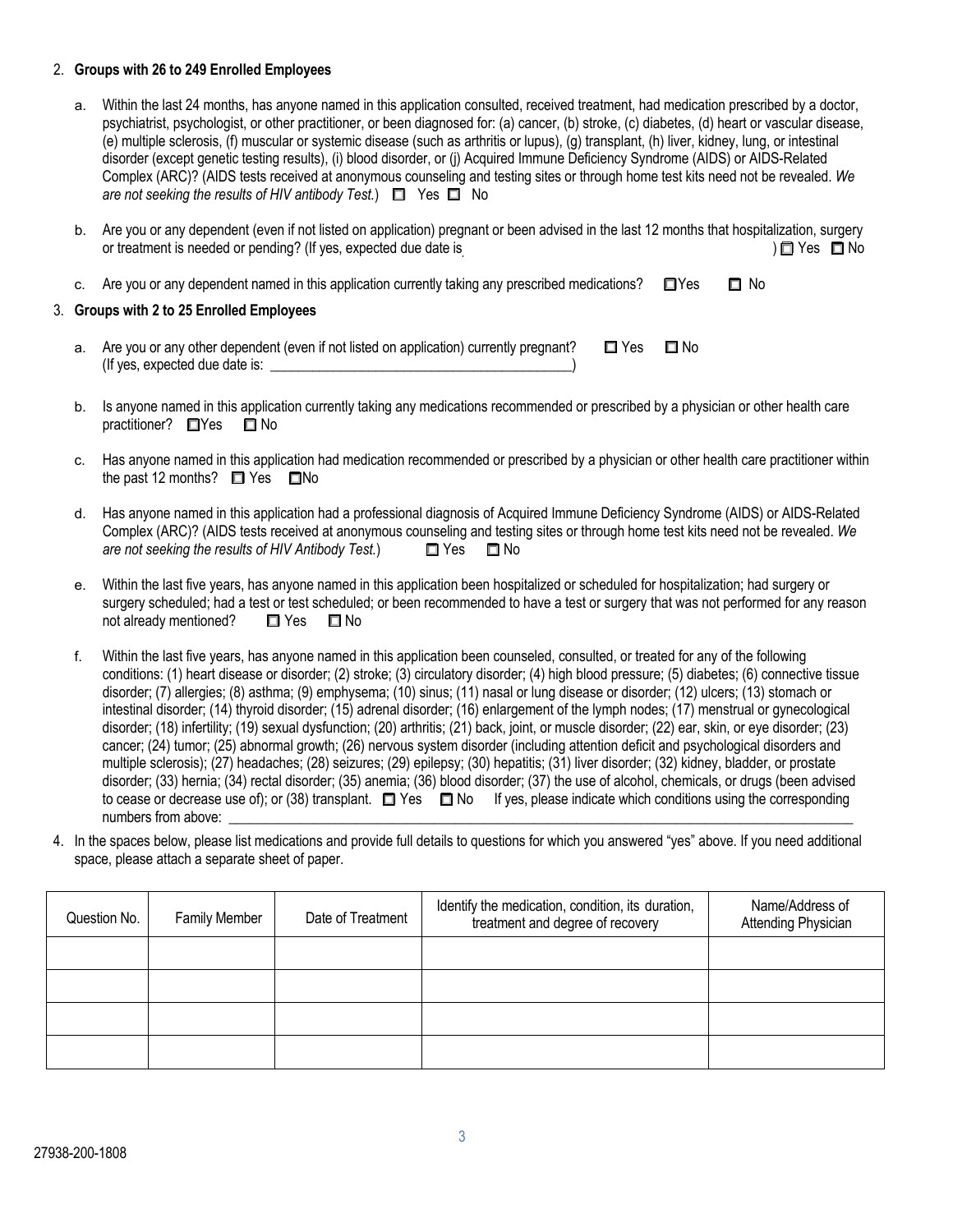#### **Section 8—Information Regarding Other Health Coverage and Medicare**

Does any person applying for coverage currently have other individual or group health coverage?  $\square$  Yes  $\square$  No If yes, please provide coverage information below. If additional space is needed, please attach a separate sheet with completed information.

| Policyholder Information                                                                                                                                   | Name, Address, and Phone Number of<br>Insurance Company/Plan Type                                 | Policy Number | Type of<br>Coverage            | <b>Effective Date of Coverage</b> |  |  |  |
|------------------------------------------------------------------------------------------------------------------------------------------------------------|---------------------------------------------------------------------------------------------------|---------------|--------------------------------|-----------------------------------|--|--|--|
|                                                                                                                                                            |                                                                                                   |               | $\Box$ Single<br>$\Box$ Family |                                   |  |  |  |
| □ Employee □ Spouse                                                                                                                                        |                                                                                                   |               |                                | <b>COBRA Effective Date:</b>      |  |  |  |
| Date of Birth: ____________________                                                                                                                        |                                                                                                   |               | $\Box$ COBRA                   | <b>COBRA Termination Date:</b>    |  |  |  |
|                                                                                                                                                            |                                                                                                   |               | $\Box$ Single<br>$\Box$ Family |                                   |  |  |  |
| □ Employee □ Spouse                                                                                                                                        |                                                                                                   |               |                                | <b>COBRA Effective Date:</b>      |  |  |  |
| Date of Birth: __________________                                                                                                                          |                                                                                                   |               | $\Box$ COBRA                   | <b>COBRA Termination Date:</b>    |  |  |  |
|                                                                                                                                                            | Are you or any of your family members eligible for Medicare? $\Box$ Yes $\Box$ No                 |               |                                |                                   |  |  |  |
|                                                                                                                                                            | If yes, please complete the following or attach a copy of your Medicare card.                     |               |                                |                                   |  |  |  |
|                                                                                                                                                            |                                                                                                   |               |                                |                                   |  |  |  |
|                                                                                                                                                            | Is Medicare eligibility due to: □ Over age 65 □ End-Stage Renal Disease (ESRD) □ Total Disability |               |                                |                                   |  |  |  |
|                                                                                                                                                            |                                                                                                   |               |                                |                                   |  |  |  |
|                                                                                                                                                            |                                                                                                   |               |                                |                                   |  |  |  |
| <b>Section 9-Health Coverage Waiver</b>                                                                                                                    |                                                                                                   |               |                                |                                   |  |  |  |
| If anyone named on this application is waiving or declining any coverage, please provide his/her name and check the reason he/she is<br>waiving/declining: |                                                                                                   |               |                                |                                   |  |  |  |

Name(s) of person(s) waiving/declining: \_

 $\Box$  I am covered or will be covered under another plan that is not sponsored by my employer.

q Other:\_\_\_\_\_\_\_\_\_\_\_\_\_\_\_\_\_\_\_\_\_\_\_\_\_\_\_\_\_\_\_\_\_\_\_\_\_\_\_\_\_\_\_\_\_\_\_\_\_\_\_\_\_\_\_\_\_\_\_\_\_\_\_\_\_\_\_\_\_\_\_\_\_\_\_\_\_\_\_\_\_\_\_\_\_\_\_\_\_\_\_\_\_\_\_\_\_\_\_\_\_\_\_\_\_\_\_\_

**Waiver:** I certify that I have been given the opportunity to apply for group coverage and decline to enroll as indicated on behalf of me and/or my dependents. I understand that by signing this waiver, I and/or my dependents forfeit the right to coverage.

I understand that if I am declining enrollment for myself or my dependents (including my spouse) because of other health coverage, I may in the future be able to enroll myself or my dependents in this plan, provided that I request enrollment within 31 days after my coverage ends. In addition, if I have a new dependent as a result of marriage, birth, adoption or placement for adoption, I understand that I may be able to enroll myself and my dependents provided that I request enrollment within 31 days after the marriage, birth or adoption. I further understand that, other than these qualifying events, if this form is submitted after the enrollment period, I cannot enroll until the next annual enrollment period, if applicable.

| <b><i>E</i></b> OF EMPLOYEE<br><b>TURE</b><br>SIGNA <sup>1</sup> | required if waiving<br>coverage. | <b>NAME</b><br><b>PRIN</b> | <b>DATE</b> |
|------------------------------------------------------------------|----------------------------------|----------------------------|-------------|

#### **Section 10—Notice of Special Enrollment Rights for Health Coverage**

If you are declining enrollment for yourself or your dependents (including your spouse) because of other health insurance or group health plan coverage, you may be able to enroll yourself and your dependents in this plan if you or your dependents lose coverage (or if the employer stopped contributing toward you or your dependent's other coverage).

Loss of coverage events include, but are not limited to: (a) the person no longer lives, resides, or works within his or her HMO service area, the HMO does not provide coverage for that reason, and there is no other coverage under the plan for the individual; (b) a dependent loses dependent status because he or she attains a particular age; (c) the plan no longer offers any benefits to a class of similarly situated individuals (such as if the plan terminates coverage for all part-time workers); and (d) a benefit package option terminates or the issuer stops operating in the group market.

However, you must request enrollment within 31 days (or 60 days for Medicaid eligibility, birth or adoption of a child) after you or your dependent's other coverage ends (or after the employer stops contributing toward the other coverage).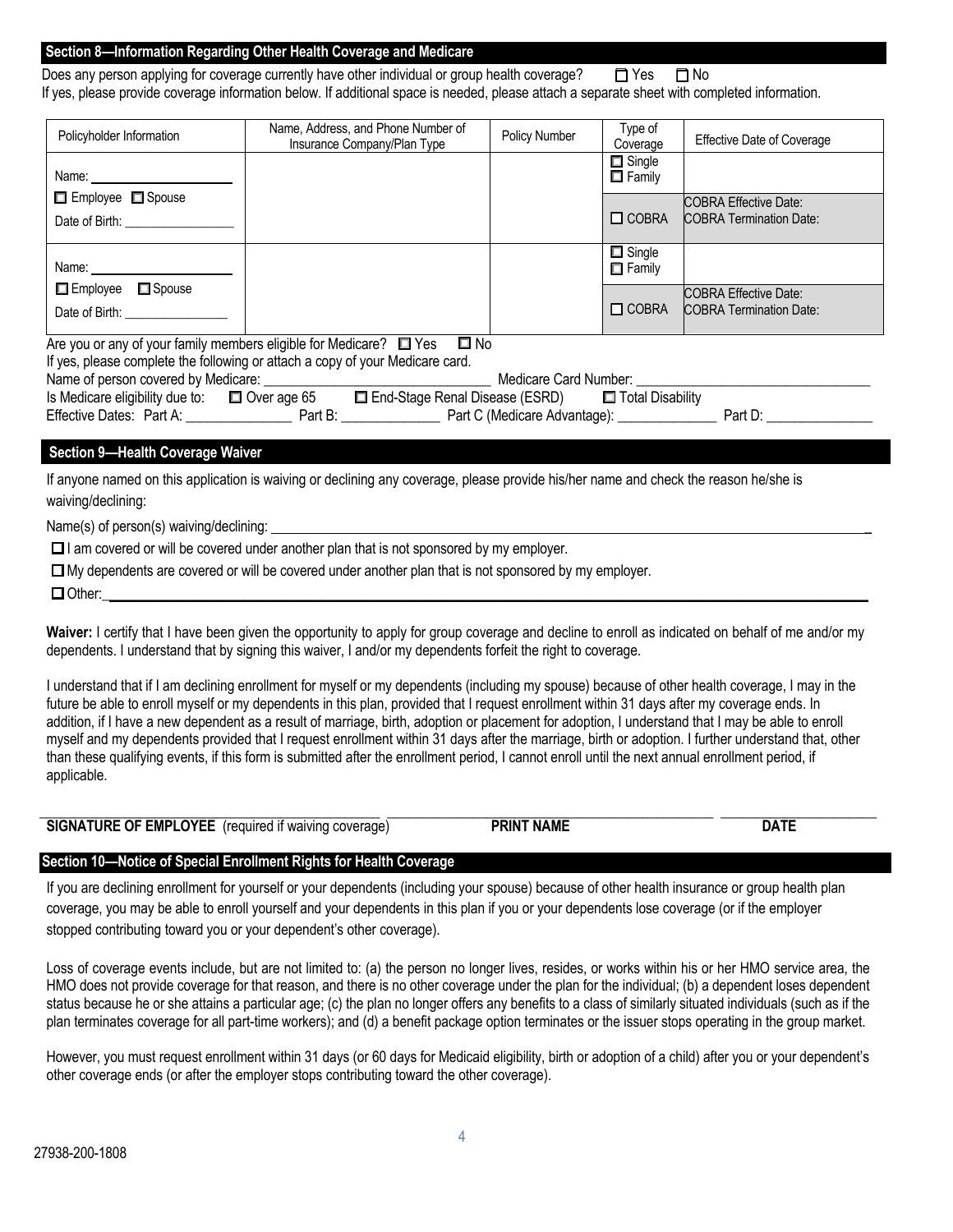In addition, if you have a new dependent as a result of marriage, birth, adoption, or placement for adoption, you may be able to enroll yourself and other dependents. However, you must request enrollment within 31 days after the marriage, birth, adoption, or placement for adoption.

#### **This notice is for informational purposes only and is informing you of your special enrollment rights.**

#### **Section 11—Terms and Conditions**

I hereby enroll for coverage under the insurance coverage(s) for which I am presently eligible, or for which I may become eligible. I understand and agree that the information obtained by using this Application will be used by Insurer or TPA to determine eligibility for benefits. I, on behalf of myself, my spouse, and my dependent child(ren), if any, named herein, agree to cooperate in providing Insurer or TPA with information needed to process this Application.

If any payroll deductions are required for this coverage, I authorize such deductions from my earnings. I reserve the right to revoke this deduction authorization at any time upon written notice to the employer.

An Application should not be submitted more than 45 days prior to the effective date. This document will become a part of the insurance contract when coverage is approved and issued.

I acknowledge that I have read and completed the entire Application. If I received assistance in reading or completing this Application, I have identified in the space provided below the person(s) who provided me with such assistance. I additionally agree that Insurer or TPA is not liable for any statement, representation, or other information provided to me, my spouse, or my dependent child(ren) that is not expressly contained in a written document provided by Insurer or TPA and signed by an authorized officer of the insurer or TPA. I agree that no insurance will be effective until the date specified by the company on the policy after this application has been accepted. I also understand that if I decline any coverage, future changes in coverage are NOT automatic and may be subject to Insurer or TPA's approval.

Name of Person Providing Assistance (if applicable):

#### **Section 12—Acknowledgement and Signatures**

I acknowledge that:

- This application becomes part of my Medical Coverage Agreement.
- The signatures shown below allow me, my spouse/domestic partner to release to Insurer or TPA information about any person listed on my Individual and Family plan application documents.
- Under the Health Insurance Portability and Accountability Act (HIPAA), Insurer or TPA, without my authorization, may only release limited information about my selection of a plan to my spouse/domestic partner, adult/minor children, producer, or anyone else.
- Insurer or TPA may collect, use, or disclose the nonpublic personal information of persons listed on this application as required or permitted by law and to conduct routine business functions such as determining eligibility for enrollment, reviewing prior coverage for waiting periods, paying claims, and, if appropriate, coordinating benefits and fulfilling other legal obligations specified in my Medical Coverage Agreement.
- I have read and agree to the Terms and Conditions (Section 11) included with this application.

I declare that, to the best of my knowledge, all information I have provided with this application is true and complete, and that all of the persons for whom I am requesting enrollment are eligible for coverage. I understand that if I have made intentionally false or misleading statements on behalf of myself or any family members, the Medical Coverage Agreement may be canceled retroactively to its effective date. I further understand that it is a crime to knowingly provide false, incomplete, or misleading information for the purpose of fraudulently obtaining health coverage. Penalties may include imprisonment, fines, and denial of benefits.

□ **Documentation**: I am enclosing all documentation as required, including, if applicable, documentation to enroll due to a special qualifying event. Any missing information may delay processing of my application.

For more information on Special Enrollment Period requirements, please visit our websites: For Arise, please visit arisehealthplan.com. For WPS, please visit wpshealth.com.

□ Signature: This application has been signed by me and my spouse/domestic partner, if applicable.